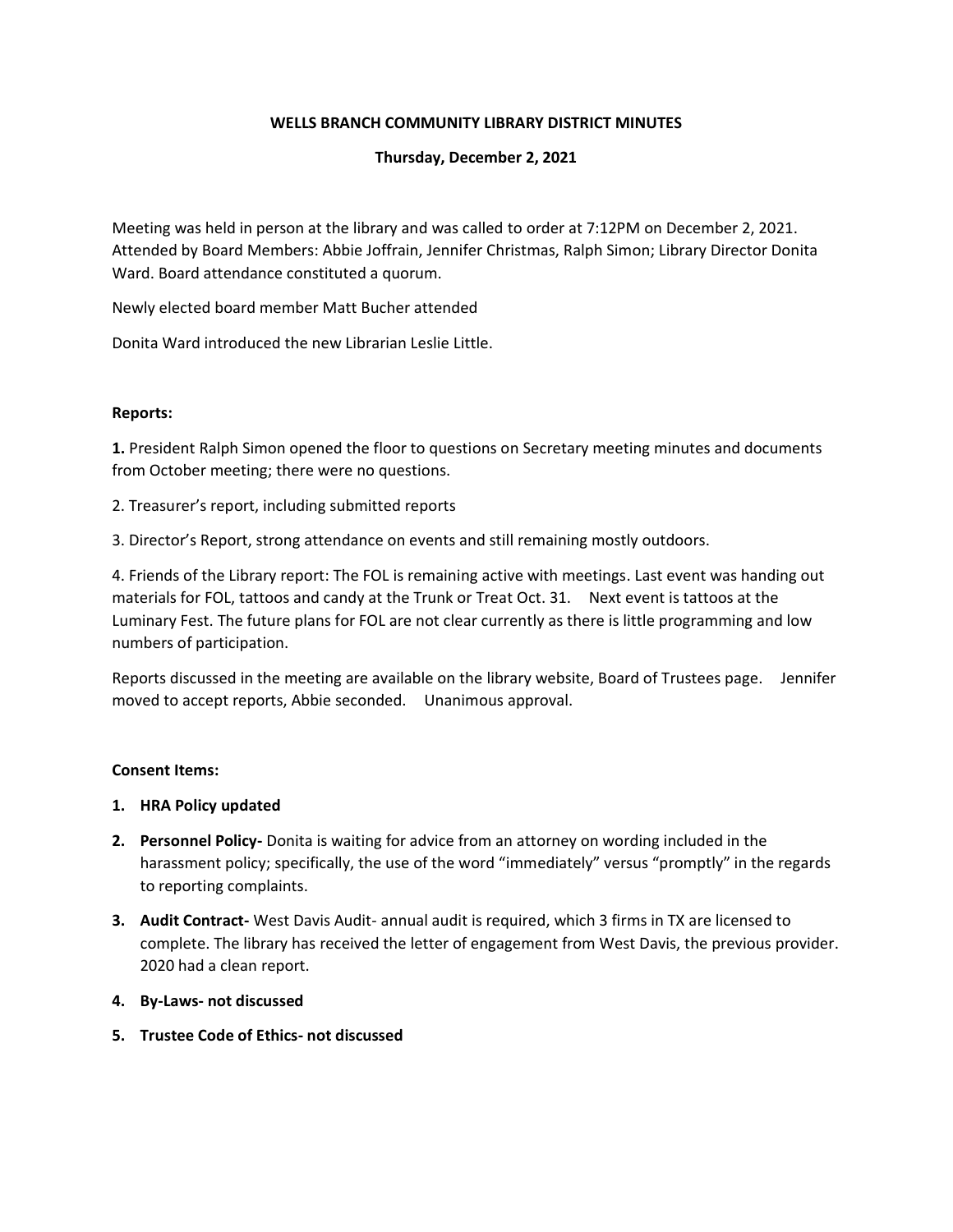#### **Action Items**

- 1. Oath of Office and Swearing in of re-elected members and elected members.
	- Matt Bucher and Ralph Simon were sworn and completed required paperwork to be filed by Donita.
- 2. Slate of Officers- the board unanimously decided to put in place an interim slate of board officers until further discussion. The following slate was approved with a motion from Abbie and second from Matt; unanimous approval.
	- i. President- Ralph Simon
	- ii. Vice President- Matt Bucher
	- iii. Treasurer- Abbie Joffrain
	- iv. Secretary- Jennifer Christmas
	- v. FOL liaison- open, current FOL's board discussion on future plans
- 3. Audit Contract- discussion on the firms who are able to complete the audit. Annual audit is required; the library has received the letter of engagement from West Davis audit who completed last year's audit which was returned clean without any recommendations.
- 4. Lighting replacement- A change in lighting for the library will be made from current to LED resulting in saving of \$4000.
- 5. Notary services- 5 people including Donita have completed their certification. Need to finalize wording on notary services to offer to the public. Public offering/wording on services approved.
- 6. Investment Officer Resignation- announced by Ralph. Ralph will be stepping into the role.

Motion to accept action items from Abbie with  $2<sup>nd</sup>$  Matt. Unanimous approval.

### **Trustee Items:**

- **1.** Jennifer asked a question on behalf of a patron on the status of future community donations. Community donations of books will no longer be accepted because the location for the book sale has been lost after the renovation and the library does not have the space. Community members will be directed to support the neighborhood free little libraries. Battery recycling will also not return due to space, and the Wells Branch Recreation Center will remain the only battery recycling location.
- **2.** Wells Branch Elementary Spring Fest- Matt Bucher updated the board regarding the upcoming Spring fundraiser for Wells Branch Elementary. There will be a free book table and donation books can be used for the event. Donita will coordinate a library table in support.